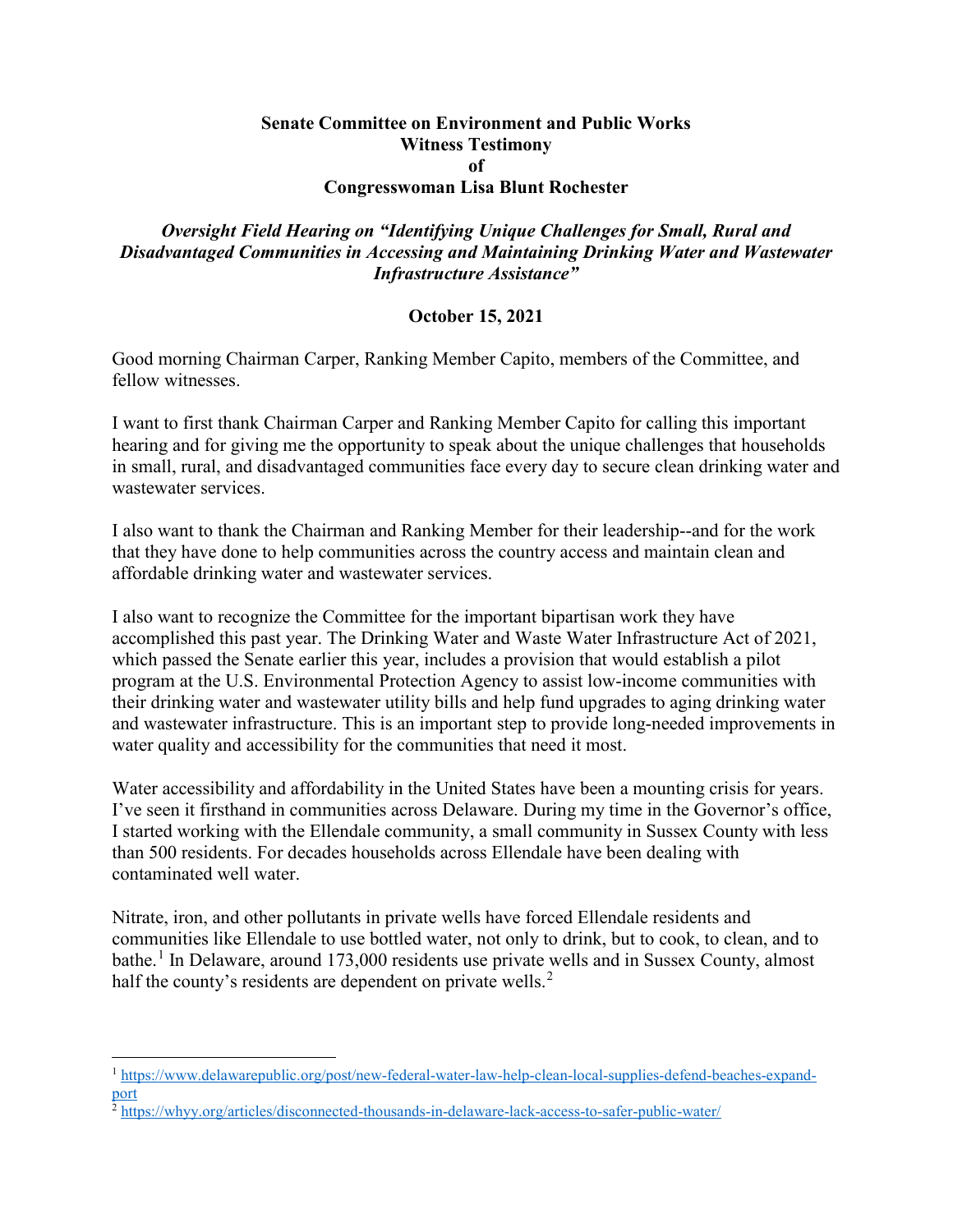Some communities are in such remote and rural areas that even if they wanted to connect to a public water system, they are unable to do so. Despite this, and even though more than 13 million households rely on private wells for their drinking water, the federal government does not provide recommended standards or criteria for private wells.<sup>[3](#page-1-0)</sup>

Ellendale has been fighting for decades for access to clean drinking water, and a new public water system that will provide safe, clean, and reliable water to the residents is finally in sight but the problem doesn't end when a community has access to a public water system.

Water must be affordable. Aging infrastructure and the rising costs of drinking water and wastewater services have culminated in rapidly rising water bills for public systems—and the COVID-19 pandemic has only exacerbated the problem.

In the midst of a public health emergency of unprecedented scale, access to clean drinking water and sanitation services has never been more important. The pandemic is projected to cost water and wastewater utilities nearly \$30 billion, and consumers are expected to shoulder this cost in the form of increased bill payment—on top of the worst recession since the Great Depression and widespread job insecurity.[4](#page-1-1)

Last month, the Energy & Commerce Committee passed a measure to include \$500 million to assist low-income households with their drinking water and wastewater bills during the ongoing pandemic. But even after the pandemic ends, low-income households will continue to need assistance.

In almost every part of the country, families are struggling to pay their utility bills, a reality that is disproportionately affecting low-income communities and communities of color.

That's why earlier this year, I introduced H.R. 3293, the Low-Income Water Customer Assistance Programs Act of 2021. This bill would address this complex problem head on by establishing a nationwide, permanent program to assist low-income households with their drinking water and wastewater bills. I am proud to have introduced this bipartisan legislation with my colleague from New York, Representative John Katko, and my colleagues from Michigan, Representatives Debbie Dingell and Rashida Tlaib.

I was even prouder when the bill passed the House of Representatives earlier this year. This legislation will provide much needed relief to struggling families and give our community water and wastewater systems the reliable revenue stream needed to plan for and afford regular maintenance and upgrades to keep our water and environment safe.

Every Delawarean and every American, regardless of race, income, or zip code, should have access to clean, safe, reliable, and affordable water. It is a basic right and is essential to public health – but right now, far too many Americans are being deprived of it.

<span id="page-1-0"></span> <sup>3</sup> <https://www.epa.gov/privatewells>

<span id="page-1-1"></span><sup>4</sup> <https://www.nacwa.org/docs/default-source/resources---public/water-sector-covid-19-financial-impacts.pdf>